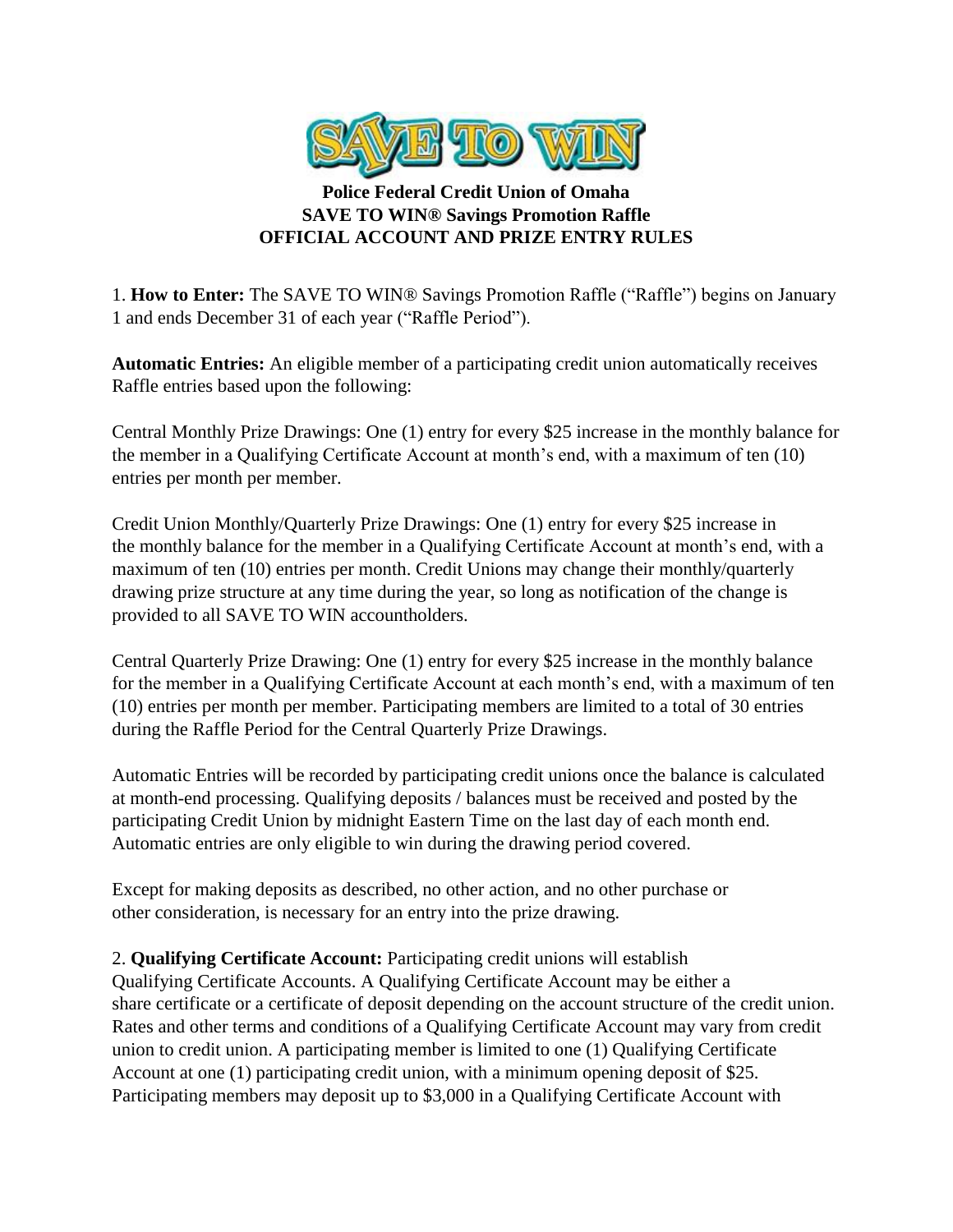an unlimited number of deposits, provided that prize entries and eligibility are limited as set forth in these rules. A participating member may make a maximum of one (1) withdrawal from their Qualifying Certificate Account during any twelve (12) month period, with an early withdrawal penalty fee of \$25. More than one (1) withdrawal within any twelve (12) month period will result in the disqualification of the participating member's Qualifying Certificate Account from consideration for subsequent prizes and the participating member's forfeiture of any and all entries for monthly and quarterly prizes and will result in the closure of the Qualifying Certificate Account. Once a Qualifying Certificate Account of an accountholder has been closed, there will be a 6 month waiting period before that accountholder can open a new Qualifying Certificate Account.

3. **Prize Eligibility:** Corporations, limited liability companies, partnerships, associations, sole proprietorships, trusts, business and labor organizations, other public or private entities, as well as officers, directors and employees of (i) participating credit unions and (ii) vendors of such credit unions are not eligible to receive Monthly or Quarterly prizes from the central drawing. **All participants must be at least of sufficient age to enter into a binding contract (18 in most states), a resident of a state in which the principal place of business of one or more participating credit unions is located and be a member with a regular share account (the account which qualifies the individual for membership), in good standing in the participating credit union.** To win a prize in a drawing, a participant's Qualifying Certificate Account must be open and active through the drawing period. A participating member is limited to winning one Central Monthly Prize per month and one Central Quarterly Prize per quarter. If the Qualifying Certificate Account is owned by more than one member, only the member under whose taxpayer identification number earnings on the account would be reported to the Internal Revenue Service should such reporting be required for the account is entitled to win a Prize. All transactions constituting Raffle entries must occur within a state in which the principal place of business of one or more participating credit unions is located. Before receiving any prize, a participant must confirm eligibility by verifying identity, age and certifying that all transactions constituting Raffle entries occurred within a state in which the principal place of business of one or more participating credit unions is located. If the participant fails to do so within thirty (30) days after the account holding credit union notifies the participant that the participant is a winner, the participant shall forfeit the prize involved and a drawing will be held to determine an alternate winner. If a member with a Qualifying Certificate Account is ineligible for the Raffle, such member will continue to be the account holder but deposits to the account will not constitute qualifying Raffle entries.

4. **Prizes:** All Prizes from the Central Drawings are cash prizes and will be deposited into the winner's regular share account. Prizes may NOT be deposited in the member's Qualifying Certificate Account. All winners from the Central Drawings will be selected from among all participants in the Raffle Drawings. The Central Monthly Prize Drawings will be conducted within fourteen (14) days of the conclusion of the previous month and the Central Quarterly Prize Drawings will be conducted within fourteen (14) days of the conclusion of the previous quarter, for which valid entries will be determined. Winners will be notified via telephone, email, or standard U.S.P.S. mail. Prizes are non-transferrable. Prize winnings will be reported as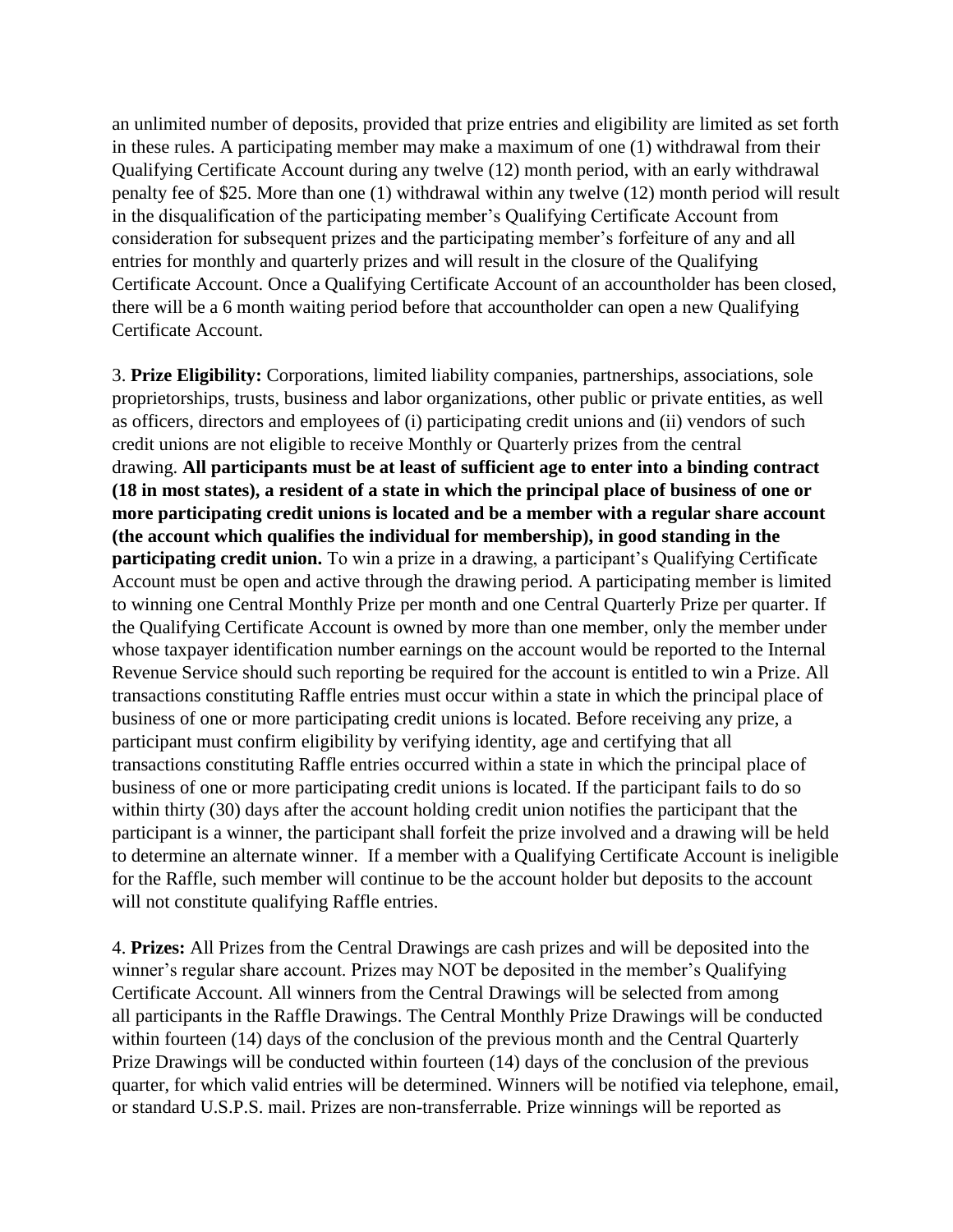income on the appropriate IRS 1099 form. Each Credit Union is responsible for providing this form to its members who have received a Prize from the Central Drawings. A complete list of Central Drawing Prizes as applicable from time to time will be listed on the www.savetowin.org consumer website.

5. **Odds:** Actual odds of winning are based upon the number of eligible entries received. Each eligible entry shall have a chance of winning Central Monthly Prizes that is equal to that of all other entries in the Raffle. Each eligible entry shall have a chance of winning Central Quarterly prizes that is equal to that of all other entries in the Raffle. Except for making deposits as described, taking any other action, or purchasing any goods or services, will not increase the odds of winning.

6. **Prize Administration and Research Study.** SAVE TO WIN® entries and prize drawings are submitted to and conducted by CU Solutions Group, Incorporated (CUSG), an affiliate of the Michigan Credit Union League (MCUL), a non-profit credit union trade association. The SAVE TO WIN® program is part of an ongoing research project of CUSG and D2D Fund, Inc. (D2D), which entails the study of information about prize-linked savings programs and savings habits of consumers. To participate in the raffle, the entrant's social security number is transmitted by the Credit Union via a secure data sharing process from then replaced with a new unique identifier by CUSG for raffle and reporting purposes. The entrant's social security number will be deleted from the file by CUSG as soon as it is securely encrypted and is not stored on any third party system or accessible by third party administrators. Information provided to CUSG by the credit unions for entrants under the SAVE TO WIN® program will be shared with D2D for research purposes. It will not be shared with any other entity or used for any other purpose, unless an individual program participant has authorized disclosure of such information in writing to D2D and any third parties, and only to extent of such authorization.

7. **Decisions:** By entering into the Raffle, entrants agree to abide by and be bound by these Official Rules and to accept the decisions of CUSG and the participating credit unions as final. Entrants also agree to hold each participating credit union, and each third party contributing funds and/or services to the Raffle (collectively and hereinafter referred to as the "Parties") and each of their officers, directors, employees, shareholders, members and representatives, and agents harmless from any liability arising from participation, or the acceptance of a prize. The Parties and each of their officers, directors, employees, members, and representatives, and agents are not responsible for any negligence, claims, liability, injury, property loss, or other damages of entrants and/or winners arising from, or in connection with, acceptance of prizes awarded or participation in this Raffle. The participating credit unions reserve the right to disqualify entrants who fail to follow these Official Rules or who make any misrepresentations relative to the Raffle and prize redemption.

8. **Publicity:** Each winner agrees to permit the Parties to use his/her name and likeness in promotional and other materials, without additional compensation or permission, except where prohibited by law. Each winner also agrees that his/her name and prize amount will be given to other entrants upon request.